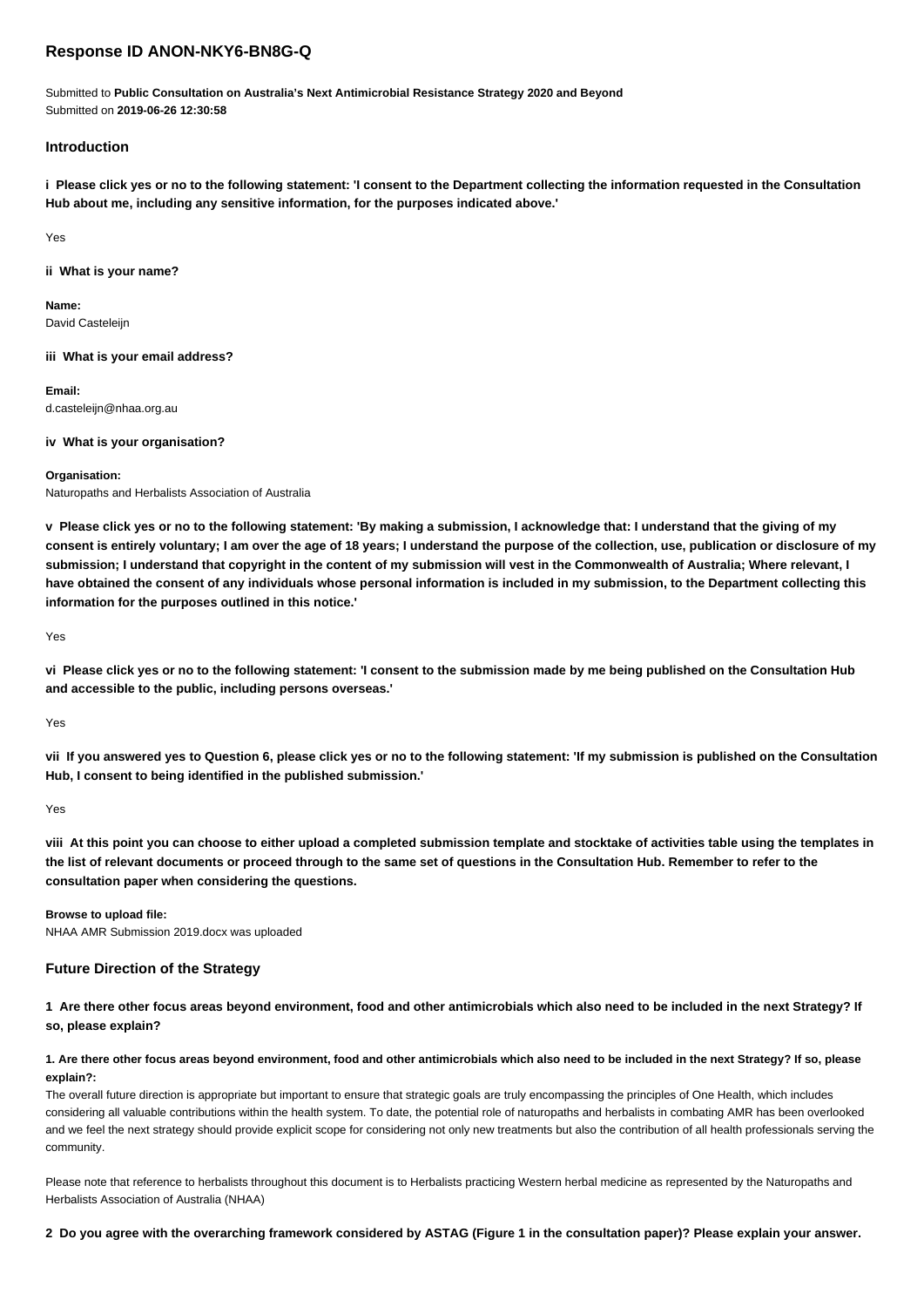### **Do you agree with the overarching framework considered by ASTAG (Figure 1)? Please explain your answer:**

Yes, we agree that the overarching framework is appropriate with the caveat of the need for explicit inclusion of all health professionals as mentioned above.

## **Incorporating Environment into the next AMR Strategy**

### **3 How do we best incorporate the environment into the next Strategy, which will extend over the next 20 years?**

### **How do we best incorporate the environment into the next Strategy, which will extend over the next 20 years?:**

Climate change, deforestation. Potential solutions to AMR being found in the natural world. Habitat and species extinction. There is evidence that a wide range of medicinal plants and other naturally occurring substances have anti-microbial activity, or the ability to stimulate endogenous immune responses. As environmental destruction continues, we may compromise our ability to identify, access and sustainably use such potential treatments in the future. As naturopaths and herbalists we have knowledge of a range of traditionally used medicinal plants and substances. We also acknowledge the traditional knowledge of indigenous communities around the world who may also be able to assist in identification of potentially useful plants and substances.

## **4 What are the current challenges to incorporate the environment into the next Strategy?**

### **What are the current challenges to incorporate the environment into the next Strategy?:**

The approach of bioprospecting rather than engaging meaningfully with custodians traditional knowledge may mean we are undervaluing the importance of delicate ecosystems as it relates to medicinal plants and substances.

### **5 Are you aware of any organisations or experts that would be relevant to AMR and the environment context?**

# **Are you aware of any organisations or experts that would be relevant to AMR and the environment context?:**

Dr Erica McIntyre (https://www.uts.edu.au/staff/erica.mcintyre) - Planetary Health and herbalist

## **6 What would you consider the priority areas for action in relation to the environment?**

## **What would you consider the priority areas for action in relation to the environment?:** Climate Action to preserve habitats described above

### **7 Are there any existing programs/projects/policies that could provide an 'entry point' for deeper environmental impact?**

**Are there any existing programs/projects/policies that could provide an 'entry point' for deeper environmental impact?:**

## **Vision & Goal**

## **8 Does the Vision remain appropriate for the next longer term Strategy? If not, do you have any suggestions for a revised 20 year vision?**

**Does the Vision remain appropriate for the next longer term Strategy? If not, do you have any suggestions for a revised 20 year vision?:** Yes, we support.

## **9 Is a Vision and a Goal still required? If both are required, does the Goal remain appropriate, or if not, what are your suggestions for a revised goal?**

**Is a Vision and a Goal still required? If both are required, does the Goal remain appropriate, or if not, what are your suggestions for a revised goal?:** Yes, without a vision and goal there is a risk that the strategy would become unfocused

### **10 What does success look like for Australia in responding to the threat of AMR?**

**In your own words, what does success look like for Australia in responding to the threat of AMR?:**

## **Objectives**

# **Objective 1: Increase awareness and understanding of antimicrobial resistance, its implications and actions to combat it, through effective communication, education and training**

## **11 For your organisation/sector please describe your achievements, your challenges and what you see as your next steps.**

### **a. Describe your achievements:**

Naturopaths and herbalists are among the health professionals accessed by the community with chronic health complaints and are commonly providing services to individuals who are non-responsive to conventional pharmaceutical medication. We have identified that it is important that all naturopaths and herbalists are trained to a minimum requirement of a Bachelor degree and that this training includes detailed knowledge and deep skills in non-pharmaceutical antibacterial medicines (e.g. herbal medicines). We also require naturopaths to be trained in diet and lifestyle counselling to improve overall health and wellbeing, including improving resistance to infection.

Naturopathy is underpinned by an educational approach to improving patient understanding of factors they can change which can affect susceptibility to infection. Educating the patient is a core pillar of Naturopathic practice which aims to improve health literacy and facilitate self-responsibility and to this end through our collaboration with the World Naturopathic Federation (WNF) the NHAA has been involved in a public campaign https://www.wnf-amr.org/ to raise awareness of the AMR and what people can do on a personal level

Engaging with Naturopaths is important to access the entire population. Approximately 6.2% of Australians have consulted with a naturopath in the previous 12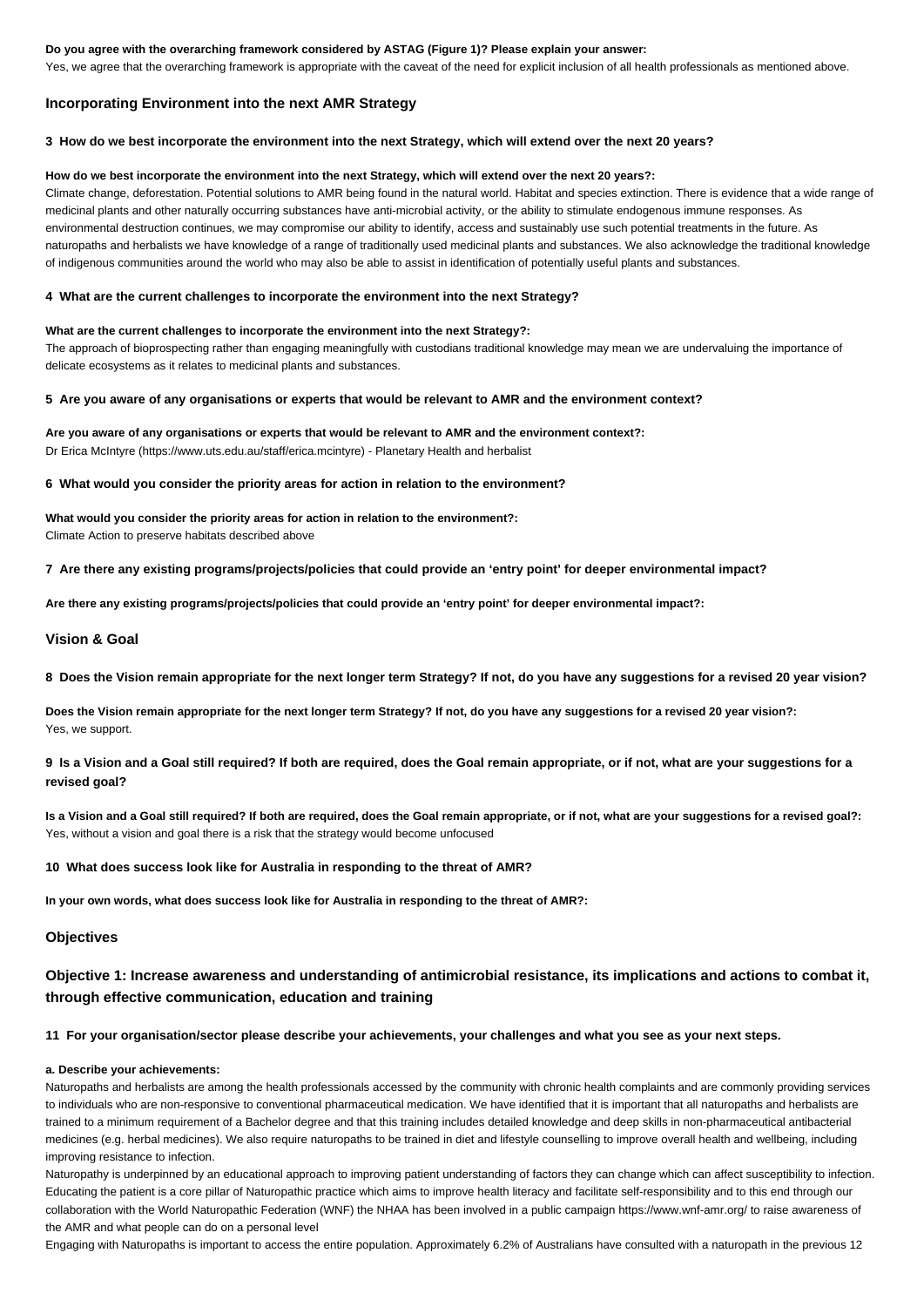months, and half of naturopathic patients visit their naturopath for most of their health issues and 59.6% use their naturopath as their primary provider with 22.2% as their sole primary care provider and 37.1% as the primary provider in conjunction with other health providers (e.g. GPs) used in a secondary capacity. The NHAA has been very active in advocating for minimum standards of naturopathic and herbal medicine education. Since 2015 the minimum government recognised qualification to be a Naturopath has been a four year degree, and the NHAA continues to lobby for professional registration to ensure that only practitioners who meet the minimum education standard are able to use the term Naturopath.

## **b. Describe your challenges:**

Lack of Registration for the Naturopathic and Western Herbal Medicine professions is a significant challenge as this allows people to represent themselves as Naturopaths and Herbalists despite having insufficient education as decreed by the government as of 2015

### **c. Describe what you see as your next steps:**

More specific training requirements in AMR within training guidelines. Professional development opportunities for members.

**12 Is this objective still appropriate for Australia's next AMR Strategy for 2020 and beyond? If not, how would you refine it? Please consider the ASTAG consultation outcomes in your answer**

**Is the objective still appropriate for Australia's next AMR Strategy for 2020 and beyond? If not, how would you refine it? Please consider the ASTAG consultation outcomes in your answer:**

Very appropriate

### **13 Are the current Priority Areas for Action under this Objective still relevant for 2020 and beyond? If not, what else would you include?**

**Are the current Priority Areas for Action under each Objective still relevant for 2020 and beyond? If not, what else would you include?:** Naturopaths and herbalists focus on prevention, assessment and health promotion with natural treatment approaches, therefore should be considered as key participants for action.

# **Objective 2: Implement effective antimicrobial stewardship practices across human health and animal care settings to ensure the appropriate and judicious prescribing, dispensing and administering of antimicrobials**

### **14 For your organisation/sector, please describe your achievements, challenges and what you see as your next steps.**

#### **a. Describe your achievements:**

The NHAA acknowledge that judicious prescription requires that health professionals are aware of the available options to prescribe, dispense or administer in place of pharmaceutical antimicrobials.

The role naturopaths and herbalists can have in educating other health professionals and the community about other interventions to improve individual innate immunity and provide direct antimicrobial activity. Examples of forums where the current evidence for such interventions have been explored includes EUROCAM (see 23a).

Naturopathic and Western Herbal Medicine strategies are most often preventive and curative health promotion strategies. Naturopathic and Western Herbal Medicine concepts of health (promotion) agree with current conceptualisation of health and there is evidence that Naturopathic and Western Herbal Medicine prevention and treatment strategies may be effective and safe.

### **b. Describe your challenges:**

Insufficient interprofessional collaboration pathways. Lack of professional Registration limits the ability for conventional health providers to collaborate in some settings.

Many Naturopathic and Western Herbal Medicine treatment strategies (e.g., for respiratory and urinary tract infections) are promising. More rigorous research is necessary to provide high quality evidence of safety and (cost-)effectiveness of Naturopathic and Western Herbal Medicine strategies.

There are several Naturopathic and Western Herbal Medicine medicinal products for: acute RTIs (e.g. Pelargonium sidoides, Andrographis paniculata), acute rhinosinusitis, acute tracheobronchitis, acute URTI, bronchiolitis, cough, Influenza A, otitis media and sore throat, that demonstrate positive effects on symptom relief and are safe, according to the conclusions of a number of systematic reviews. However, several authors describe that the quality of the included studies in the SR is often low or unclear and several systematic reviews themselves have methodological shortcomings. Nevertheless, given the urgent need for non-antibiotic alternative treatments to reduce inappropriate antibiotic use for RTIs, promising Naturopathic and Western Herbal Medicine treatments with positive effects and evidence of safety demonstrated in systematic reviews, that are readily available on the European market in a good-quality product, can be used by doctors and patients, for example as part of a delayed prescription strategy to control symptoms of uncomplicated acute RTIs.

#### **c. Describe what you see as your next steps:**

Establishing stronger collaborative relationships with other health professionals. Contribute to conversations at a regulatory level and be part of the ongoing implementation of AMR strategy in Australia.

The NHAA could be proactive in enhancing Naturopathic integration of support mechanisms which align with appropriate and judicious prescribing and dispensing and administration of antibiotics, improve health literacy and facilitate self-responsibility.

Improve understanding of the difference between a cold and flu .. Often, those affected by a cold, sore throat, ear infection, cough or bronchitis feel frustrated that their symptoms are interfering with daily life and making them miserable. People frequently store unused antibiotics, borrow them from family and friends, use antibiotics intended for animals and decide without medical advice whether to take them. For many of these situations where Antibiotics are not warranted Naturopaths could provide viable alternatives, even simple things like recommending rest or staying away from work and so limiting the spread of infection. These are all areas Naturopaths and Herbalists can be involved and support the overall AMR project.

# **15 Is this objective still appropriate for Australia's next AMR Strategy for 2020 and beyond? If not, how would you refine it? Please consider the ASTAG consultation outcomes in your answer.**

**Is this objective still appropriate for Australia's next AMR Strategy for 2020 and beyond? If not, how would you refine it? Please consider the ASTAG consultation outcomes in your answer.:**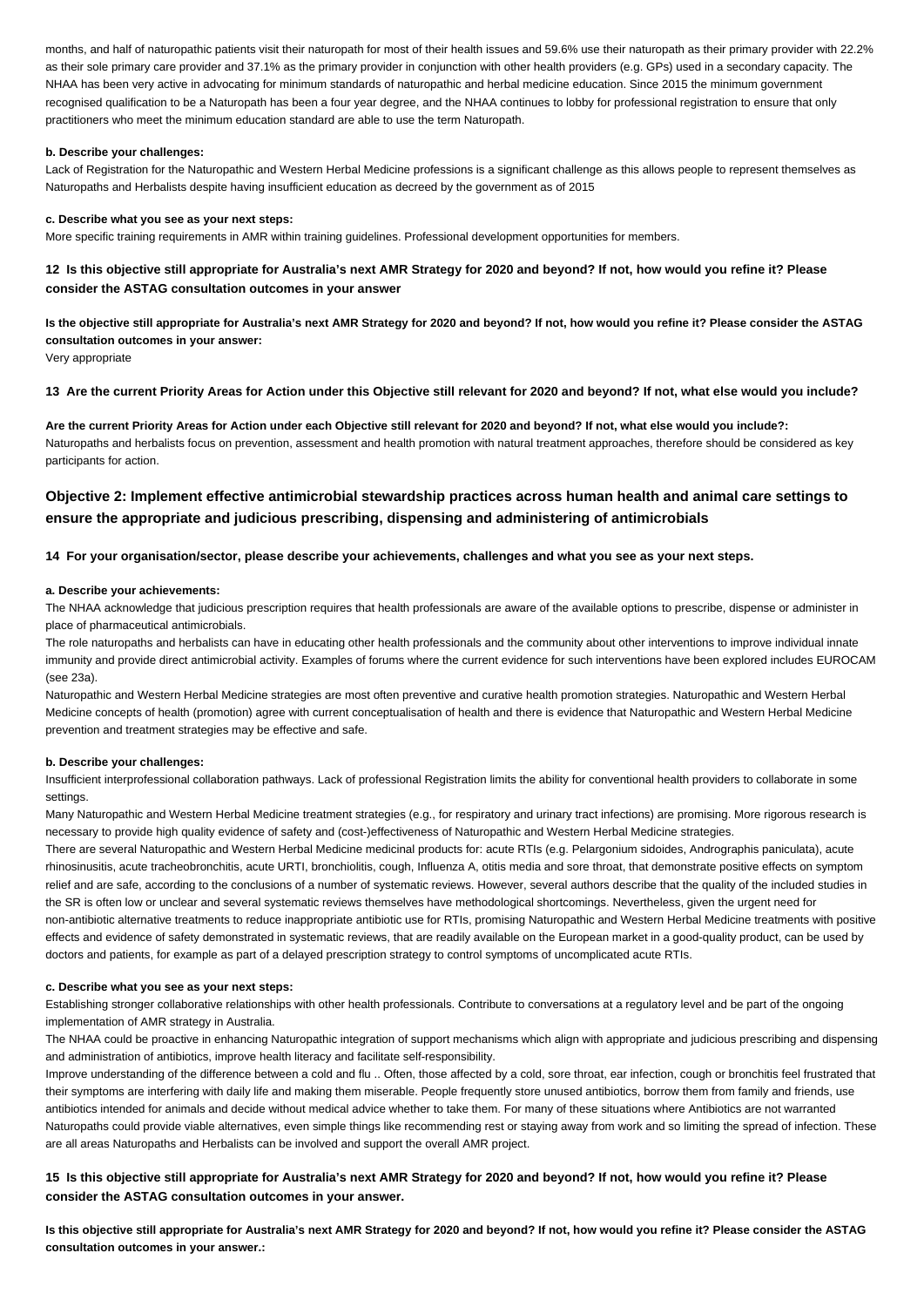## **16 Are the current Priority Areas for Action under this Objective still relevant for 2020 and beyond? If not, what else would you include?**

**Are the current Priority Areas for Action under each Objective still relevant for 2020 and beyond? If not, what else would you include? :** Ensure Naturopaths and Herbalists are brought to the table as key participants in supporting appropriate and judicious use of Antimicrobials, through the exploration of natural treatment options.

## **Objective 3: Develop nationally coordinated One Health surveillance of antimicrobial resistance and antimicrobial usage**

## **17 For your organisation/sector, please describe your achievements, challenges and what you see as your next steps.**

### **a. Describe your achievements:**

The One Health concept recognises that human, animal and ecosystem health are inextricably linked and that achieving optimal health outcomes for people and animals requires the cooperation of the human, veterinary, and environmental health communities. These principles are strongly aligned with the principles of Naturopathy which emphasises the connected nature not only with in these varied environmental systems but also within the individual. A naturopathic assessment is more than just diagnosing the disturbing symptom or condition it involves three main aspects: identifying the current condition including the health risk and progression; determining the vitality or healing potential of the person involved; and equally important determining the causal factors that initiated or aggravate the condition(s). Naturopathic assessment processes may also mean that instances of AMR that have previously been poorly identified may be identified by a naturopath or herbalist.

## **b. Describe your challenges:**

Integration within wider health system frameworks, operating on the fringe creates barriers to our ability to contribute to the shared effort of AMR surveillance

### **c. Describe what you see as your next steps:**

Embracing the Naturopathic focus on prevention and identifying underlying cause.. By identifying why a person may be getting recurrent infections and addressing that as an example the need to antimicrobial treatment could be reduced.

Providing the opportunity or access for naturopaths and herbalists to report instances of AMR into the One Health surveillance systems as they are developed, when individuals with AMR (or suspected AMR) present in a clinical setting.

# **18 Is this objective still appropriate for Australia's next AMR Strategy for 2020 and beyond? If not, how would you refine it? Please consider the ASTAG consultation outcomes in your answer.**

**Is this objective still appropriate for Australia's next AMR Strategy for 2020 and beyond? If not, how would you refine it? Please consider the ASTAG consultation outcomes in your answer. :** Yes

**19 Are the current Priority Areas for Action under this Objective still relevant for 2020 and beyond? If not, what else would you include?**

**Are the current Priority Areas for Action under this Objective still relevant for 2020 and beyond? If not, what else would you include? :** Ensure Naturopathy and Western herbal medicine are recognised as a sector for inclusion in the national One Health surveillance system

# **Objective 4: Improve infection prevention and control measures across human health and animal care settings to help prevent infections and the spread of resistance**

### **20 For your organisation/sector, please describe your achievements, challenges and what you see as your next steps.**

### **a. Describe your achievements :**

Naturopaths and herbalists place strong emphasis on encouraging a state of optimum health where resistance to infection is enhanced. This can be through a combination of diet and lifestyle factors particularly emphasizing a diet high in a colourful range of fruit and vegetables and regular exercise and fresh air and sunshine. All simple but effective ways to reduce the need for antimicrobials. Naturopathy focus on lifestyle behaviours and dietary practices.

## **b. Describe your challenges:**

The lack of Statutory Registration creates an environment where people with insufficient education can set themselves up as professionals in the area potentially providing misleading information and derailing efforts to work towards a common goal

## **c. Describe what you see as your next steps:**

Assisting the Naturopathic and Western herbal medicine profession May offer an avenue to train the community in healthy lifestyle habits that may impact on AMR

## **21 Is this objective still appropriate for Australia's next AMR Strategy for 2020 and beyond? If not, how would you refine it? Please consider the ASTAG consultation outcomes in your answer.**

**Is this objective still appropriate for Australia's next AMR Strategy for 2020 and beyond? If not, how would you refine it? Please consider the ASTAG consultation outcomes in your answer. :** Yes

**22 Are the current Priority Areas for Action under this Objective still relevant for 2020 and beyond? If not, what else would you include?**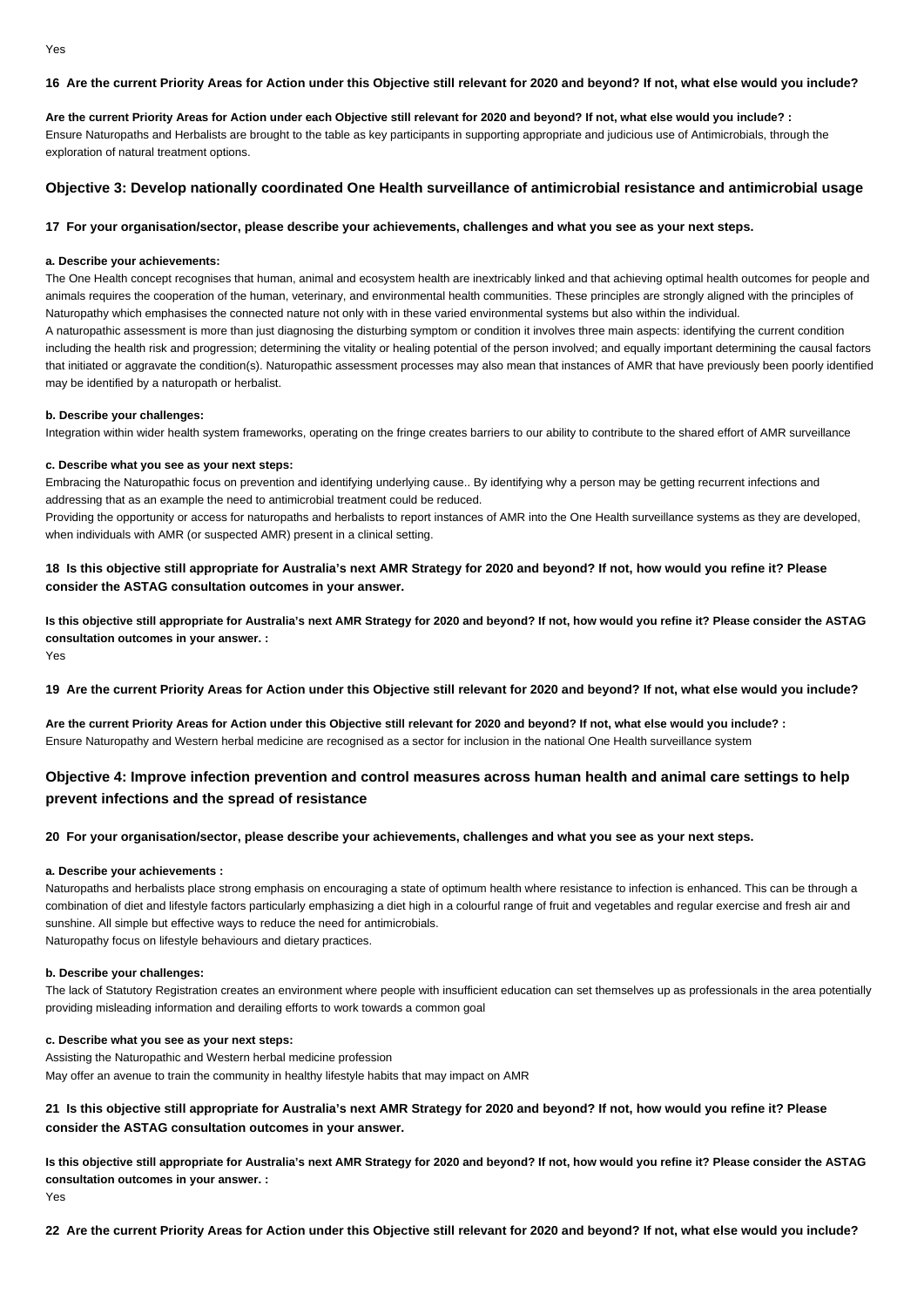**Are the current Priority Areas for Action under this Objective still relevant for 2020 and beyond? If not, what else would you include?:** Include experts in Naturopathic and Herbal medicine practice in discussions about future research for resource and educational development

# **Objective 5: Agree a national research agenda and promote investment in the discovery and development of new products and approaches to prevent, detect and contain antimicrobial resistance**

### **23 For your organisation/sector, please describe your achievements, challenges and what you see as your next steps.**

### **a. Describe your achievements:**

A team of researchers from several European universities has undertaken intensive research with respect to Naturopathic and Western Herbal Medicine treatments for respiratory infections and suggest some innovative tools which were presented and discussed at a recent European conference. EUROCAM and the research team recommend the testing and further development of these tools, as a pilot case for the potential of CAM in reducing the problem of AMR. This should be given serious consideration and further research should be carried out in this area.

Through our collaboration with the World Naturopathic Federation (WNF) the NHAA has been involved in a public campaign https://www.wnf-amr.org/ to raise awareness of the AMR and what people can do on a personal level

The minimum standard education for naturopaths and herbalists is a bachelor degree, and many of the leading naturopathic education providers are now adopting research offices and offering post-graduate degrees by research to progress traditional and complementary medicine research.

#### **b. Describe your challenges:**

Funding is an ongoing challenge – naturopathic and complementary medicine research often relies on investments from product companies to support research Access

Appropriate testing methods (ensuring studies are designed with a detailed knowledge of traditional practices to maximise the capacity to identify effective treatments)

### **c. Describe what you see as your next steps:**

Expert naturopaths and herbalists invited to contribute to the development of the national research agenda. Ethnobotanists, Pharmacognosists, e.g. Alvaro Viljoen from South Africa http://www.alvaroviljoen.com/

## **24 Is this objective still appropriate for Australia's next AMR Strategy for 2020 and beyond? If not, how would you refine it? Please consider the ASTAG consultation outcomes in your answer.**

**Is this objective still appropriate for Australia's next AMR Strategy for 2020 and beyond? If not, how would you refine it? Please consider the ASTAG consultation outcomes in your answer. :**

Yes still appropriate

### **25 Are the current Priority Areas for Action under this Objective still relevant for 2020 and beyond? If not, what else would you include?**

**Are the current Priority Areas for Action under this Objective still relevant for 2020 and beyond? If not, what else would you include? :** The inclusion of expert Naturopathic and Herbal medicine professionals such as Ethnobotanists, Pharmacognosists in non pharmacological Antimicrobial options

# **Objective 6: Strengthen international partnerships and collaboration on regional and global efforts to respond to antimicrobial resistance**

## **26 For your organisation/sector, please describe your achievements, challenges and what you see as your next steps.**

### **a. Describe your achievements:**

The NHAA is a member of the WNF which is leading the global naturopathic profession in research. The WNF aligns with the WHO, FAO and OIE initiative against antimicrobial resistance taking a key first step in a year-long campaign addressing one of WHO's leading global health issues. WNF AMR initiatives are: https://www.wnf-amr.org/

Support your immune system Identify the underlying cause Explore natural treatment options Avoid meat with antibiotics Don't share antibiotics Don't use antibiotics for viral infections

## **b. Describe your challenges:**

To conduct and support research that strengthens naturopathic practice. To increase the research standards for the naturopathic profession globally. To support the promotion of the naturopathic profession internationally and to ensure that the naturopathic profession is part of the conversation on global health issues.

### **c. Describe what you see as your next steps:**

To establish official collaboration status with the WHO and with other international organizations. To build affiliations with other international Traditional, Complementary and Integrative medicine organizations

**27 Is this objective still appropriate for Australia's next AMR Strategy for 2020 and beyond? If not, how would you refine it? Please consider the ASTAG consultation outcomes in your answer.**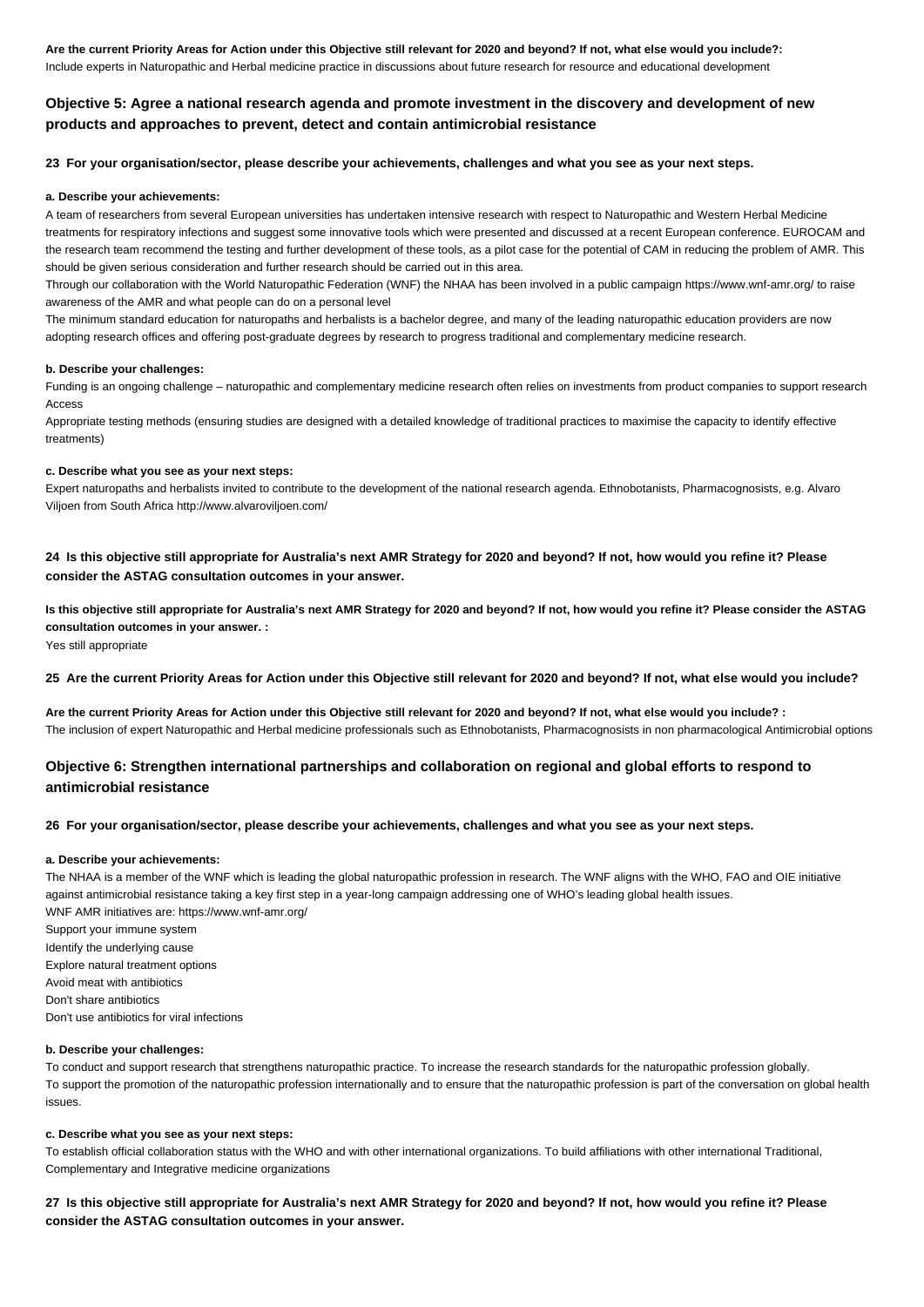**Is this objective still appropriate for Australia's next AMR Strategy for 2020 and beyond? If not, how would you refine it? Please consider the ASTAG consultation outcomes in your answer. :** Yes

## **28 Are the current Priority Areas for Action under this Objective still relevant for 2020 and beyond? If not, what else would you include?**

### **Are the current Priority Areas for Action under this Objective still relevant for 2020 and beyond? If not, what else would you include? :**

Embracing the Naturopathic focus on prevention and identifying underlying cause.. By identifying why a person may be getting recurrent infections and addressing that as an example the need to antimicrobial treatment could be reduced.

Providing the opportunity or access for naturopaths and herbalists to report instances of AMR into the One Health surveillance systems as they are developed, when individuals with AMR (or suspected AMR) present in a clinical setting.

# **Objective 7: Establish and support clear governance arrangements at the local, jurisdictional, national and international levels to ensure leadership, engagement and accountability for actions to combat antimicrobial resistance**

## **29 For your organisation/sector, please describe your achievements, challenges and what you see as your next steps.**

### **a. Describe your achievements:**

Being a foundation member of the WNF Whose main area of focus are: Promoting accreditation and the highest educational standards for the global Naturopathic profession Encouraging naturopathic research Working with world agencies (World Health Organization, United Nations, UNESCO) and national governments and supra-national agencies

### **b. Describe your challenges:**

Lack of Statutory Registration in the Australian context which makes it difficult for other bodies which may be interested in collaboration to know the appropriately trained Naturopaths and Herbalists

Naturopaths and herbalists don't have access to antibiotics and as such our ability to influence is based on our access to share our knowledge and expertise related to non-pharmaceutical AM

## **c. Describe what you see as your next steps:**

In the absence of registration, ongoing education and support to members and the public.

## **30 Is this objective still appropriate for Australia's next AMR Strategy for 2020 and beyond? If not, how would you refine it? Please consider the ASTAG consultation outcomes in your answer.**

**Is this objective still appropriate for Australia's next AMR Strategy for 2020 and beyond? If not, how would you refine it? Please consider the ASTAG consultation outcomes in your answer. :**

Yes

**31 Are the current Priority Areas for Action under this Objective still relevant for 2020 and beyond? If not, what else would you include?**

**Are the current Priority Areas for Action under this Objective still relevant for 2020 and beyond? If not, what else would you include? :** Yes

## **Sector Specific Roles and Responsibilities**

## **32 Are there other sectors that need to be considered as part of the next strategy?**

### **Are there other sectors that need to be considered as part of the next strategy?:**

The Naturopathic and Western Herbal Medicine sectors, considering their engagement with a significant proportion of the community with a clear focus on prevention, self-responsibility and health promotion

### **33 What do you see as your sector's role and responsibilities in Australia's response to AMR?**

## **What do you see as your sector's role and responsibilities in Australia's response to AMR?:**

Education of public and other health professionals about nonpharmacological solutions to AMR

Provide expert input on research agenda re nonpharmacological AMR options

## **Stocktake of Activities**

### **34 Do you have any other comments that you want to make?**

# **other comments:**

Our main purpose in providing this submission is to outline the important role of naturopaths and herbalists in Australia to support primary healthcare for Antimicrobial resistance prevention and management. Opportunities of integration and collaboration between Primary Healthcare Networks with naturopaths and herbalists need to be examined and opportunities highlighted.

The NHAA is a peak professional association representing appropriately qualified naturopaths and herbalists. It is the oldest professional association of complementary therapists in Australia, founded in 1920. The NHAA represents approximately one third of practicing herbalists and naturopaths in Australia.